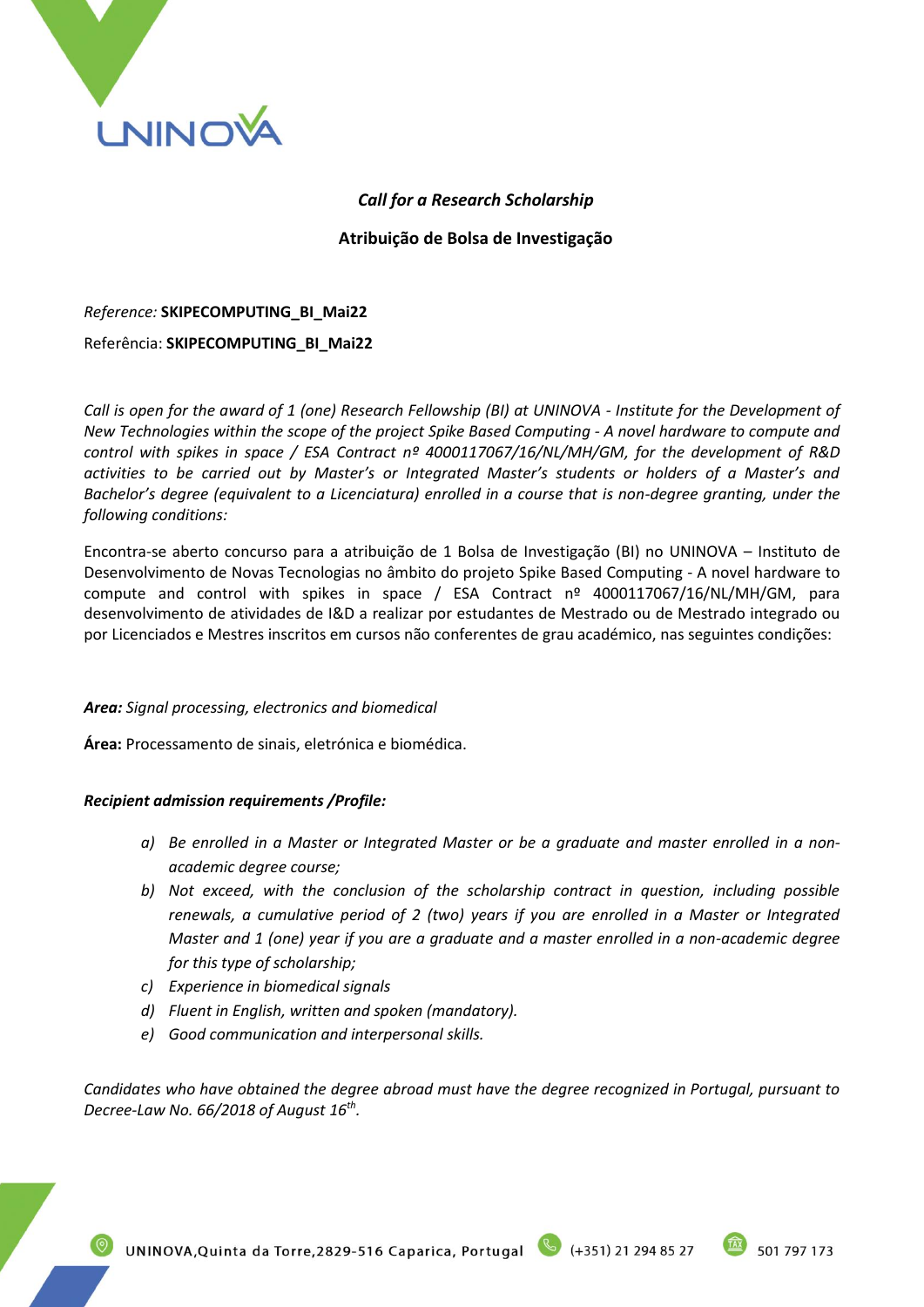

# **Requisitos de admissão/Perfil dos destinatários:**

- a) Estar inscrito num mestrado ou num mestrado integrado ou ser licenciado e mestre inscrito em curso não conferente de grau académico;
- b) Não exceder, com a celebração do contrato de bolsa em causa, incluindo as renovações possíveis, um período acumulado de 2 (dois) anos, seguido ou interpolado se estiver inscrito em mestrado e de 1 (um) ano se for licenciado e mestre inscrito em curso não conferente de grau académico, para esta tipologia de bolsa.
- c) Experiência em sinais biomédicos
- d) Fluente em inglês, escrito e falado (obrigatório).
- e) Boa capacidade de comunicação e relacionamento interpessoal.

Candidatos que tenham obtido o grau no estrangeiro devem ter o grau reconhecido em Portugal, nos termos do Decreto-Lei n.º 66/2018, de 16 de Agosto.

*Work plan: The candidate will develop research work performing the following tasks with the following objectives:*

> *The main goal of this work is to acquire EEG and EMG signals and process them in order to obtain relevant and scientifically valid information.*

**Plano de trabalhos**: O candidato irá desenvolver trabalho de investigação realizando as seguintes tarefas com os seguintes objetivos:

> O objetivo consiste na aquisição de sinais de EEG e EMG e no seu processamento com vista à obtenção de informação relevante e cientificamente válida.

*Applicable legislation and regulations: Statute of the Scientific Research Grantee, approved by Law No. 40/2004 of August 18, amended and republished by Decree-Law No. 202/2012, of August 27 and amended by Decree-Law No. 233/2012 of 29 October, Law No. 12/2013 of January 29 and Decree-Law No. 123/2019 of August 28.*

*Is subsidiarily applicable the Regulation of UNINOVA Research Grants, approved by deliberation of the Board of Directors of the FCT-Fundação para a Ciência e a Tecnologia, in the meeting of March 2 of 2022.*

**Legislação e regulamentação aplicável**: Estatuto do Bolseiro de Investigação Científica, aprovado pela Lei n.º 40/2004, de 18 de Agosto, alterado e republicado pelo Decreto-Lei n.º 202/2012, de 27 de Agosto e alterado pelo Decreto-Lei n.º 233/2012, de 29 de Outubro, pela Lei n.º 12/2013, de 29 de Janeiro e pelo Decreto-Lei n.º 123/2019, de 28 de Agosto.

É subsidiariamente aplicável o Regulamento de Bolsas de Investigação do UNINOVA, aprovado por deliberação do Conselho Diretivo da FCT-Fundação para a Ciência e a Tecnologia, em reunião de 2 de Março de 2022.

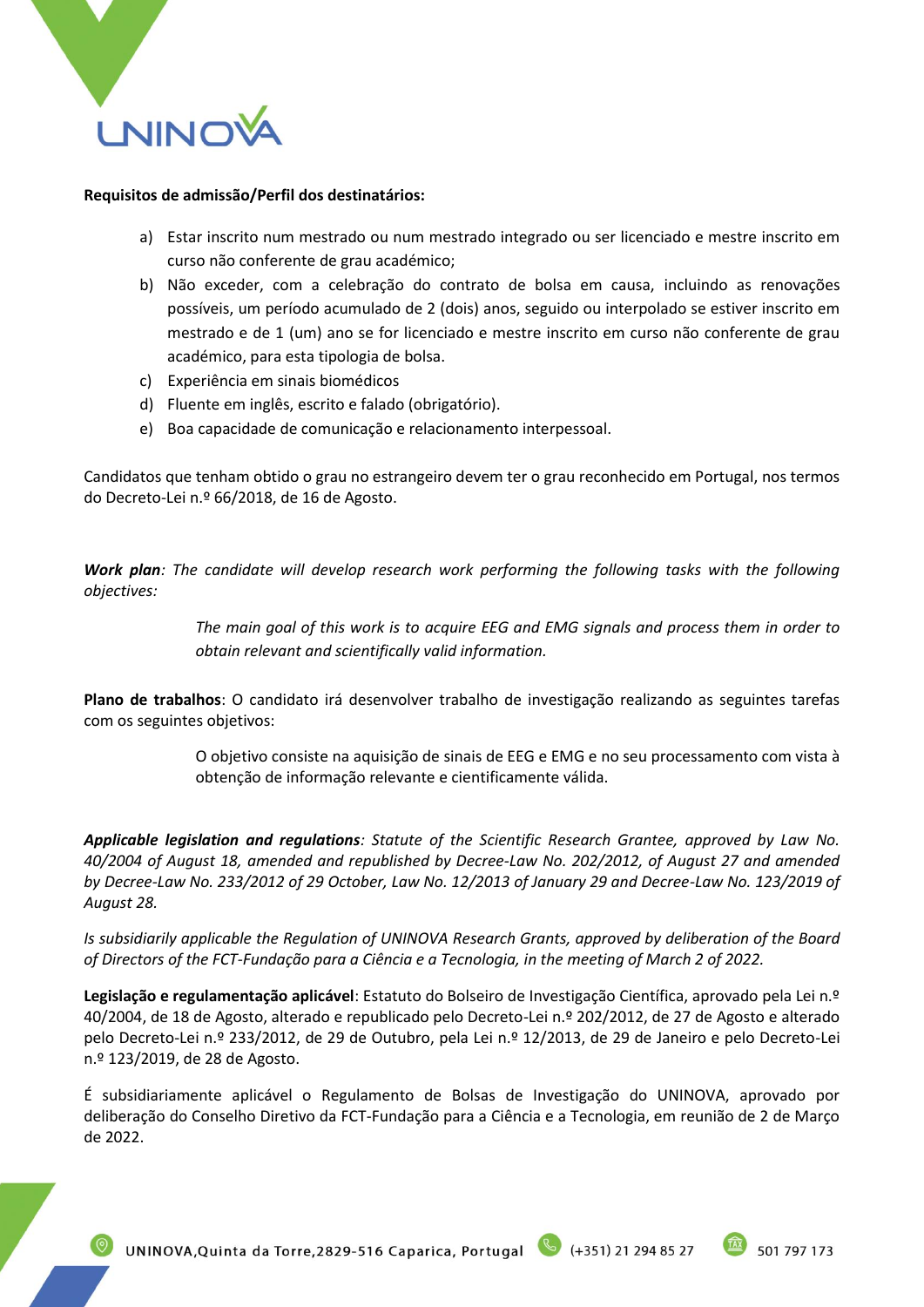

*Workplace: The work will be carried out at UNINOVA's facilities, in other facilities located at the FCT/NOVA Campus and/or in other facilities that may be necessary for its execution, under the scientific guidance of Professor Raul Rato. UNINOVA will be the contracting entity.*

**Local de trabalho**: O trabalho será desenvolvido nas instalações do UNINOVA, noutras instalações situadas no Campus da FCT/NOVA e/ou noutras instalações eventualmente necessárias para a sua execução, sob a orientação científica do Professor Raul Rato. O UNINOVA será a entidade contratante.

*Duration of the grant: The grant shall last for 3 months, possibly renewable within the duration of the project, provided that it does not exceed the period referred to in point (b) of the admission requirements and is scheduled to start in May 2022.*

**Duração da bolsa**: A bolsa terá a duração de 3 meses, eventualmente renovável dentro do período de vigência do projecto, desde que não ultrapasse o período mencionado na alínea b) dos requisitos de admissão e tem início previsto para Maio 2022.

*Monthly maintenance allowance amount: The amount of the scholarship corresponds to a minimum value of € 875,98.* 

*The grantee also benefits from personal accident insurance during the period of granting the scholarship and may be reimbursed for voluntary social insurance equivalent to the 1st tier.*

*The scholarship will be paid monthly on the last business day of each month by bank transfer.*

**Valor do subsídio de manutenção mensal**: O montante da bolsa corresponde ao valor mínimo de 875,98€.

O(A) bolseiro(a) beneficia também de um seguro de acidentes pessoais durante o período de concessão da bolsa e poderá ser reembolsado do Seguro Social Voluntário equivalente ao 1º escalão.

A bolsa será paga mensalmente no último dia útil de cada mês por transferência bancária.

*Application deadline and form of submission of applications: The call for applications is open for the period from 25 th of March to 8th of April*

*Applications must be formalised by submitting the following documentation:*

- *... Curriculum Vitae;*
- *... Motivation Letter;*
- *... Certificate of Qualifications or declaration of commitment of honor on the ownership of the respective academic degree according to draft available on the UNINOVA website [https://www.uninova.pt/jobs](https://www.uninova.pt/jobs-opportunities)[opportunities\)](https://www.uninova.pt/jobs-opportunities).*

*Upon contracting, the Certificate of Qualifications must be delivered;*

- *... Informed consent statement duly dated and signed, according to the draft available on the UNINOVA website [\(https://www.uninova.pt/jobs-opportunities\)](https://www.uninova.pt/jobs-opportunities);*
- *... Copy of ID;*
- *... Other documents attesting to what was reported on the CV.*

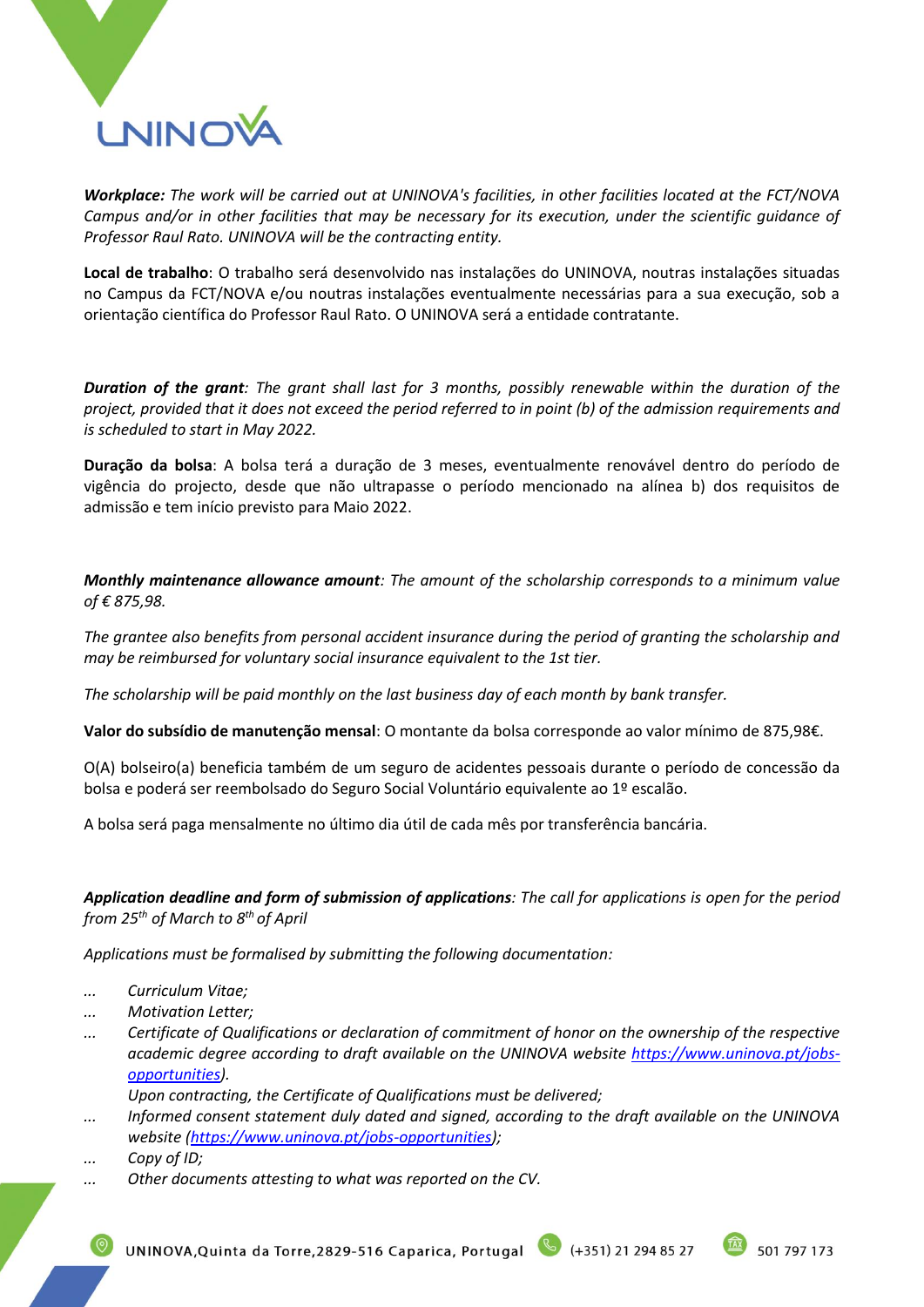

*In the event of contractualization, the selected candidate must present the Proof of registration in a doctorate or in a course not conferring an academic degree.*

*Applications must be submitted to UNINOVA or submitted by email to [recrutamento@uninova.pt](mailto:recrutamento@uninova.pt) and to [gestprojuni@uninova.pt](mailto:gestprojuni@uninova.pt) with the subject SKIPECOMPUTING\_BI\_Abr22.*

**Prazo de candidatura e forma de apresentação das candidaturas**: O concurso encontra-se aberto no período de 25 de Março a 8 de Abril.

As candidaturas devem ser formalizadas, obrigatoriamente, através do envio da seguinte documentação:

- … Curriculum Vitae;
- … Carta de Motivação;
- … Certificado de Habilitações ou declaração de compromisso de honra sobre a titularidade do respetivo grau académico de acordo com minuta disponibilizada no site do UNINOVA [\(https://www.uninova.pt/jobs-opportunities\)](https://www.uninova.pt/jobs-opportunities);

Em sede de contratualização deverá ser entregue o Certificado de Habilitações;

- … Declaração de consentimento informado devidamente datada e assinada, de acordo com minuta disponibilizada no site do UNINOVA [\(https://www.uninova.pt/jobs-opportunities\)](https://www.uninova.pt/jobs-opportunities);
- … Cópia de documento de identificação;
- … Outros documentos que atestem o relatado no CV.

Em sede de contratualização, o candidato selecionado deverá entregar o Comprovativo de inscrição num doutoramento ou num curso não conferente de grau académico.

As candidaturas deverão ser entregues no UNINOVA ou submetidas por email para [recrutamento@uninova.pt](mailto:recrutamento@uninova.pt) e para [gestprojuni@uninova.pt](mailto:gestprojuni@uninova.pt) com o assunto **SKIPECOMPUTING\_BI\_Abr22**.

### *Selection methods: The selection methods to use will be as follows:*

*The selection methods to be used will be the following: documentary (33%), interview (33%) and knowledge tests (33%), with the respective assessment of motivation, and assessment of the competitors' abilities with identical percentage weighting by all selection method items.*

**Métodos de seleção**: Os métodos de seleção a utilizar serão os seguintes:

Os métodos de selecção a utlizar serão os seguintes: documental (33%), entrevista (33%) e provas de conhecimento (33%), com a respectiva valoração de motivação, e avaliação das capacidades dos concorrentes com ponderação percentual identicamente uniforme por todos os itens dos métodos de selecção.

#### *Members of the Jury:*

- *1. Professor Doutor Raul Rato*
- *2. Professora Doutora Carla Quintão*
- *3. Professor Doutor Luís Palma*